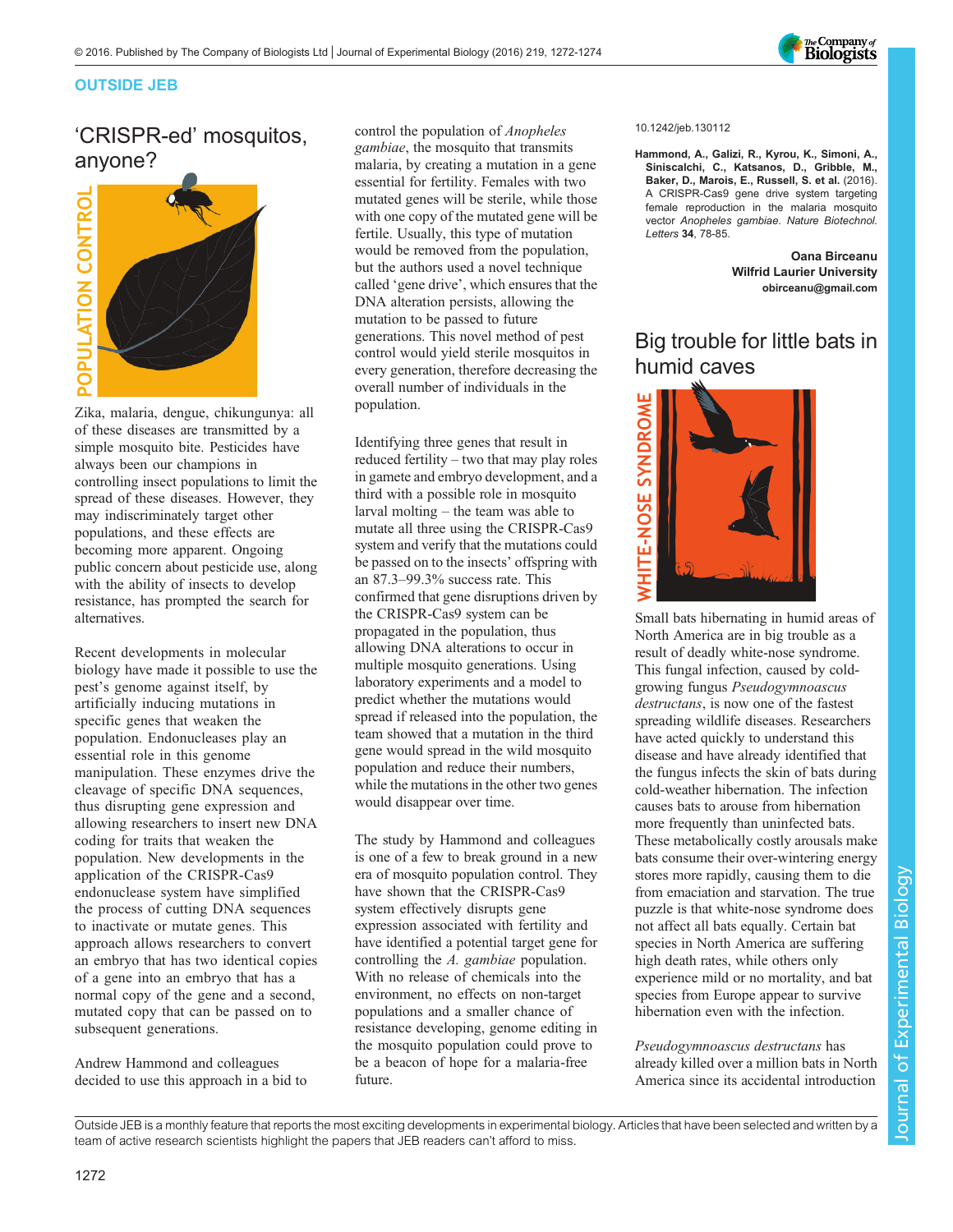in 2007, and researchers are struggling to identify what traits of the fungus (the pathogen), the affected bat species (the hosts) and the hibernaculum (the environment) create the 'perfect storm' of circumstances to increase bat mortality. David Hayman of the Hopkirk Research Institute at Massey University, New Zealand, and his colleagues wanted to identify the factors that leave some species unaffected, while others quickly perish.

The team assembled information about the habitat and hibernation conditions of two North American bat species (the highly impacted little brown bat and the less impacted big brown bat) and two European bat species of similar sizes (the serotine bat and the greater mouseeared bat), which they then incorporated into a computational model to predict fungal growth over a range of bat body temperatures in environments with different humidities. They added this information to models that calculate bat metabolism at various hibernating temperatures to ascertain how the bats consume their energy reserves. They were then able to predict bat survival over a range of hibernation durations and habitats that they are known to occupy.

The models predicted that bats with small body sizes – similar to those of the little brown bat – that hibernate in more humid and warm caves would succumb to the disease faster and more often than larger bat species from drier caves. They revealed that the fungus grows fastest in humid conditions and that smaller bats, which have fewer energy reserves to waste on frequent arousals, will be most affected by the disease. In fact, the models were impressively accurate, reproducing the pattern of mortality seen in North America (high to low mortality) and Europe (low to no mortality).

Together, Hayman and his colleagues have solved an important part of the white-nose syndrome puzzle, showing that the humidity of the hibernating environment is an important determinant of disease progression. They conclude that their results present 'a bleak picture' for small-bodied North American bats. More broadly, they show that understanding interactions between the disease triad – the pathogen, the host and the environment – will help us to quickly understand other deadly diseases that are spreading rapidly.

10.1242/jeb.130104

[Hayman, D. T. S., Pulliam, J. R. C., Marshall, J. C.,](http://dx.doi.org/10.1126/sciadv.1500831) [Cryan P. M. and Webb, C. T.](http://dx.doi.org/10.1126/sciadv.1500831) (2016). [Environment, host, and fungal traits predict](http://dx.doi.org/10.1126/sciadv.1500831) [continental-scale white-nose syndrome in bats.](http://dx.doi.org/10.1126/sciadv.1500831) [Science Advances](http://dx.doi.org/10.1126/sciadv.1500831) 2, e1500831.

> Erin McCallum McMaster University [mccalles@mcmaster.ca](mailto:mccalles@mcmaster.ca)

# How a fern designs a catapult



The fastest known catapult in the plant kingdom is probably the fern's spore dispersal system. The parallels between the fern's catapult (a pod called the sporangium) and siege engines of yore go beyond the superficial. There are three physical requirements of a catapult – be it a medieval onager (a siege engine catapult) or a sporangium – for it to be effective. First, there must be a way of storing energy in the catapult, loading the 'spring'. Second, there must be a trigger: something to release all of the stored energy simultaneously. And finally, there must be a brake: something to stop the 'arm' of the catapult at a specific point to send the projectile on its desired trajectory and prevent the arm from crashing into the catapult frame.

Humans can design each of these three features in a siege engine catapult. But how does a fern build such a good catapult without the advantages of engineering? Coraline Llorens at the Nice Sophia Antipolis University, France, and a group of international colleagues used the comparison with a siege engine to explain the mechanisms meeting each of the three requirements of the fern's sporangium.

In an onager, the arm is loaded using torsion: the operators twist rope, storing energy in the twists. If the rope were too difficult for the operators to load, the catapult would not work: there must be correspondence between the force applied in loading and the stiffness of the material being loaded. In a fern, the sporangium is loaded by deformation of a row of cells called the 'annulus' along the midline of the capsule. Evaporative water loss causes the annulus to bend backwards, storing energy in the bend. Llorens and her colleagues found that the annulus is precisely tuned to deform in response to negative pressure generated by evaporative changes in volume.

The trigger in a fern comes in the form of virtually simultaneous implosion of the annulus cells. This occurs when evaporation causes the negative pressure inside the cells to pass a threshold. This 'cavitation' partially closes the sporangium and casts out spores in mere microseconds. But cavitation must be coordinated; if the cells implode too early (before the annulus is loaded) or independently, the catapult would fail. Llorens and colleagues demonstrated that as each cell in the annulus nears threshold pressure, it causes the pressure in the neighboring cells to drop; thus, multiple cells reach the threshold pressure simultaneously.

With an energy storage mechanism and a trigger, a sporangium can launch spores. But it also needs a brake if it wants to avoid spores crashing back into the sporangium itself – and the fern does. The motion of water within the porous annulus cell walls dissipates any remaining stored energy. The movement of water takes considerably more time than the cavitation trigger process, so the sporangium only slows to rest after the spores have been successfully hurled at an appropriate trajectory.

Even though medieval catapults and the sporangium are built in completely different ways, they still share the same underlying mechanical principles. By considering the fundamental requirements of the sporangium, Llorens and colleagues have shown the neat integration of multiple biomechanical systems, to hurl spores with unparalleled speed.